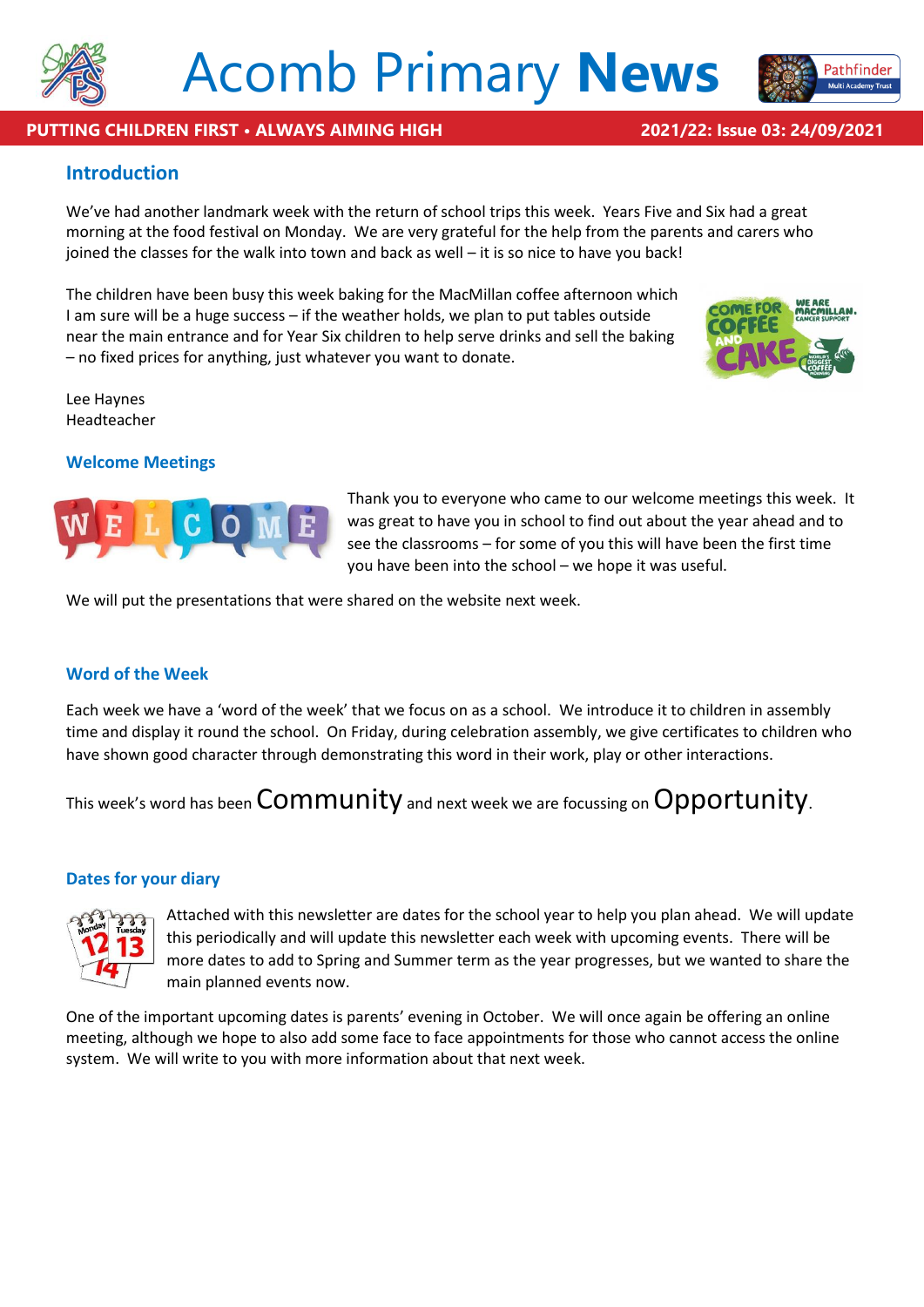



Pathfinder

# **Online Safety**

Each week we will upload a new guide to the website to support you with keeping your child safe. This week the focus is on parental controls on smartphones.

Most smartphones allow parents and carers to choose which apps and features appear on their child's device and which ones don't – also preventing young people from buying and downloading anything that's unsuitable for their age. The attached documents are guides to parental controls for managing apps on Apple and Android devices. They will help you to reduce the chance of your child using a game or app that might not be appropriate for their age.

# <https://acombprimary.org.uk/curriculum/e-safety>

# **E-Safety – NOS account and app**



National We have signed up this year for National Online Safety – a website full of useful resources to help parents learn about keeping their children safe online. There is a huge range of explainer videos, help guides and training videos that you can access as well as a useful app that provides easy access to these tools. These

resources cover areas such as – use of social media, adding parental restrictions to a mobile phone, common apps, games and websites and much more.

It is completely free for parents and carers. To join, follow this link:

<https://nationalonlinesafety.com/enrol/acomb-primary-school> and sign up for an account.

Once you have an account, you can download the app:

<https://apps.apple.com/gb/app/national-online-safety/id1530342372>

<https://play.google.com/store/apps/details?id=uk.co.nationaleducationgroup.nos>

# **NEW – Year 5 Trip to Vue Cinema**

As part of the nationwide 'Into Film Festival', all the Year 5 children will be going to see the film 'Addams Family 2' at Vue Cinema, Clifton Moor on Thursday 18th November. This will be during the morning and we will be back in time for lunch. As this is a free celebration of film for children and young people, there is no cost for the film. However, we would be very grateful if you could make a donation of £3 to cover the transport. As the film is a new release, a film rating has not yet been determined but more information can be found at: [https://www.imdb.com/title/tt11125620/.](https://www.imdb.com/title/tt11125620/) Do get in contact if you have any questions. We need a few parent volunteers to accompany us so please email Mrs Forrest a[t office@acomb.pmat.academy](mailto:office@acomb.pmat.academy) if you can come.

Thank you, Mr Dennis and Ms Jackson

### **NEW – old newspapers**

Ms Jackson (Y5 teacher) would like any old newspapers you can spare. Please hand them in at her classroom or put them in the green box in the main entrance near the school office. Thank you.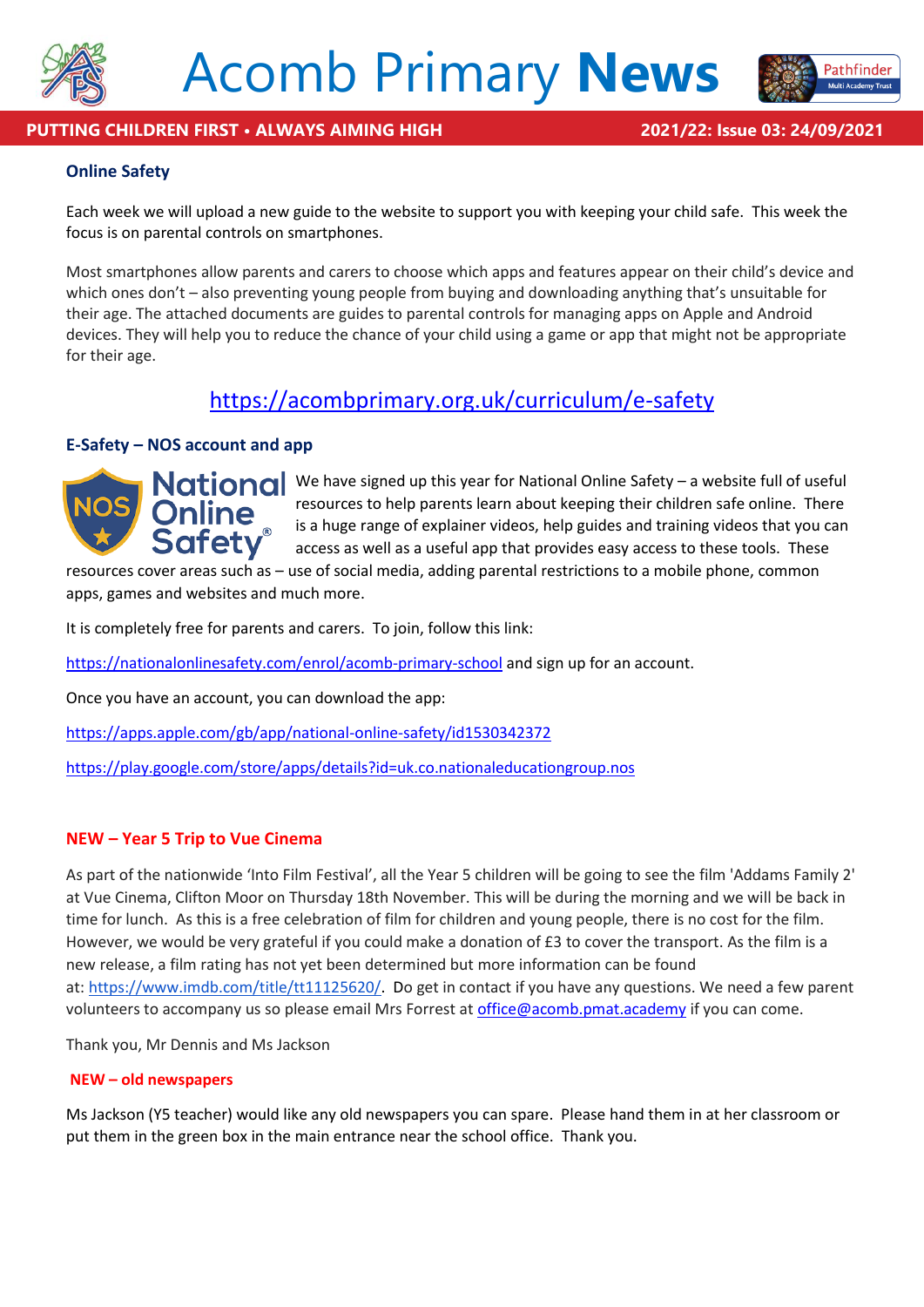



### **PUTTING CHILDREN FIRST • ALWAYS AIMING HIGH 2021/22: Issue 03: 24/09/2021**

### **NEW – MSA Vacancy**

We are looking to appoint a new Midday Supervisory Assistant to support children in the hall during the lunchtime period to join our team. The job is to help prepare the hall for lunchtimes - putting out tables and benches, setting out cutlery, cups and water jugs and cleaning down after the children have eaten. The role is also to support the children whilst they are eating, promoting good manners, the correct use of cutlery and encouraging independence. A vital part of the role is to be aware of children with additional needs and dietary requirements who may need extra support and attention.

Qualifications are not essential, however, experience of working with children would be desirable.

The rate of pay is £9.50 per hour and we are looking for someone 11.10-1.10pm Monday to Friday.

If you would like more information please contact Ruth Collins on the school number (01904 806799) or email: rcollins@acomb.pmat.academy

### **School Crossing Patrol Vacancy**

As many of you know, since the retirement of the long-serving Malcolm, we have had a vacancy for a School Crossing Patrol on Acomb Road. We are very keen to see this position filled to make a safer commute to school for all of us. If you think you may be able to help, or you may know someone who be interested, please see below for details of the role and how to apply.

### **Could you work a School Crossing Patrol?**

#### **Your School Needs You!**

We are looking for a committed person to join our School Crossing Patrol Service for your School. You will be responsible for ensuring the safety of the children crossing.

Full training and uniform is provided.

£9.79 per hour, term-time only and up to 7 hours per week. Suitable for Job-Share.

The job is sociable, responsible and we welcome applications from people of all ages.

Applicants must be prepared to work in all weather conditions, be polite and able to communicate well.

For an informal chat about this opportunity, please ring 07909 685095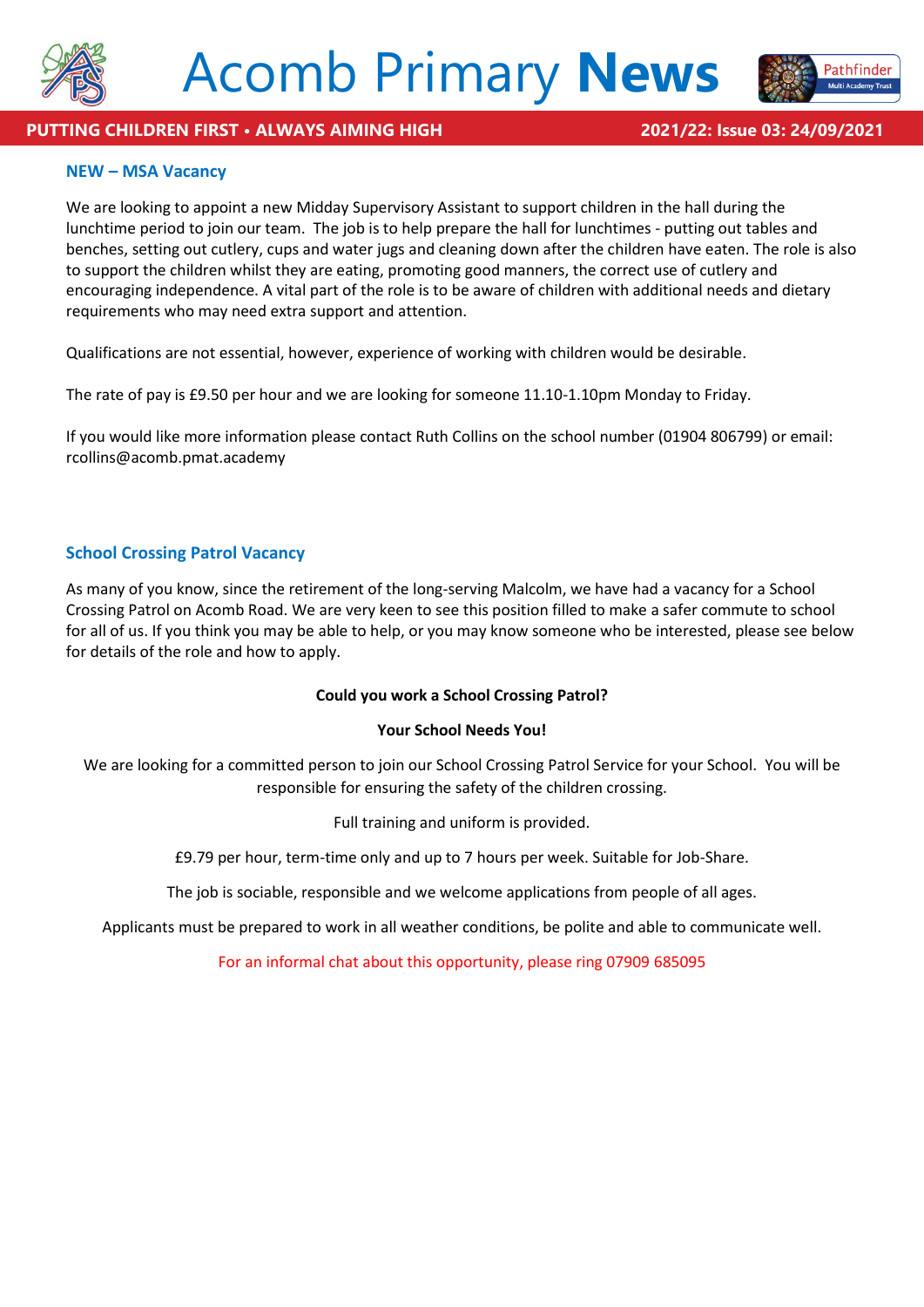

# Acomb Primary **News**



# **PUTTING CHILDREN FIRST • ALWAYS AIMING HIGH 2021/22: Issue 03: 24/09/2021**

# **REMINDERS**

### **Morrison's Vouchers**

We have registered for the 'Good to Grow' scheme so please send any vouchers Morrison's vouchers you receive to school. We hope to put them towards some gardening equipment for the Out of School Club. Thank you.

### **Consent for Flu Immunisation**

Please see the attached letter regarding the flu immunisation which is scheduled, in school,

for Wednesday 20th October. (Consent must be agreed via the link by a parent/carer – **we are not able to do this for you**).

### **Key stage 2 children**

Any children in KS2 who wish to play football on the field during break times must have a change of clothes e.g. joggers/old trousers to put on instead of their school trousers/skirt.

### **School clothes**

Please remember that all items of clothing, coats, shoes, boots should be labelled with your child's name so that we can return them to the owner if they are lost. A reminder too that the children should have a change of shoes to wear indoors. Thank you.

# **New - Year 3/4 Workshop and School Trips**

As part of our topic on the Romans, we have booked many exciting activities for Years 3 and 4. The children have already handled Roman artefacts on loan from 'Dig'. On Monday 27th September, a Roman soldier will be visiting us in school! On Tuesday 5th October, we will be looking round the Roman gallery in the Yorkshire Museum. During the week of the 11th October, all classes will also have a chance to take part in a guided tour around the Roman Baths. The cost for all these activities has worked out at a donation of £7 per child – we hope you agree that this is excellent value for money! Please see ParentPay to donate and give consent for these events. We need four parent helpers for each class to accompany us to York on the dates below. Please contact the office if you are available by emailin[g office@acomb.pmat.academy.](mailto:office@acomb.pmat.academy) The children will all need a packed lunch on **both dates.** Thank you. R. Sarson

### **Class MCA (Y3)**

Tues 5th October - leave school at 9am to walk to the Yorkshire Museum and return by 1.30pm Tues 12th October - leave school at 9am to walk to the Roman Baths and return by 1pm

### **Class RS (Y3/4)**

Tues 5th October - leave school at 9am to walk to the Yorkshire Museum and return by 1.30pm Thurs 14th October - leave school at 9am to walk to the Roman Baths and return by 1pm

### **Class HC (Y4)**

Tues 5th October - leave school at midday to walk to the Yorkshire Museum and return by 3pm Weds 13th October - leave school at 9am to walk to the Roman Baths and return by 1pm